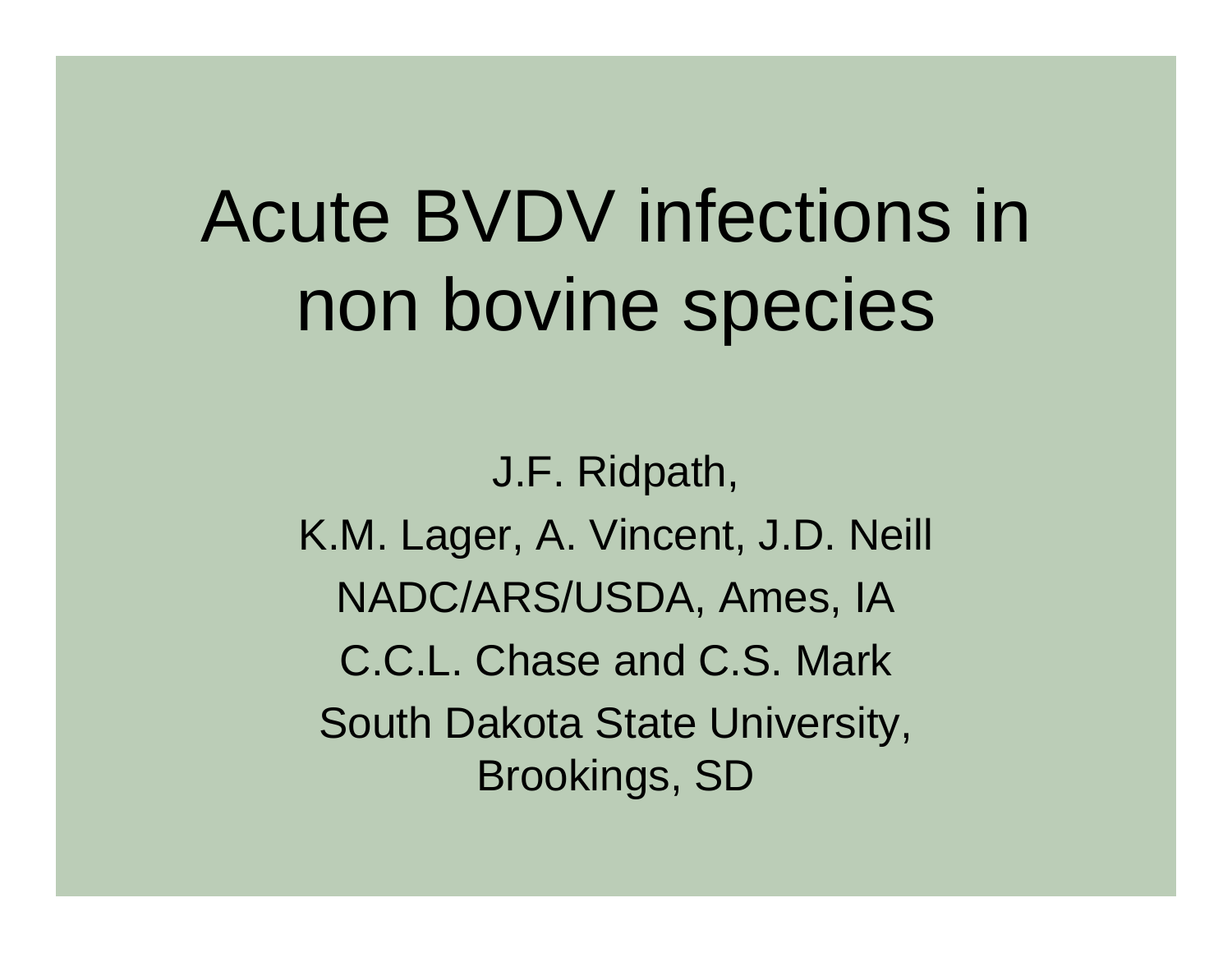#### **BVDV targets the immune system**

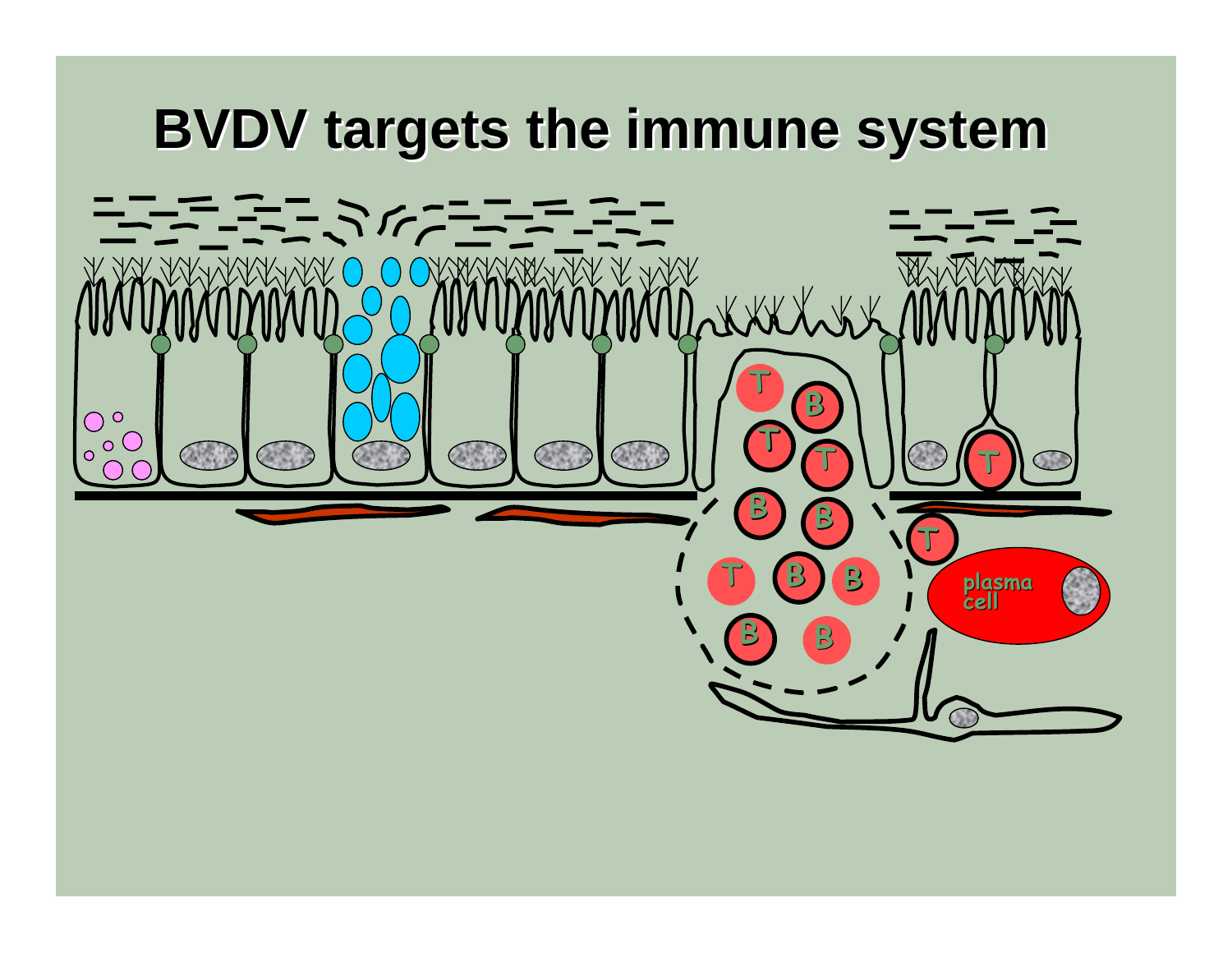### **Typical progression of acute infection in cattle**

- Biphasic fever
	- **First peak days 3 to 5, 2nd peak days 6 to 1 2**
- Viremia
	- **Virus isolated from buffy coat, serum and nasal swabs between days 3 and 11**
- Lymphocyte drop
	- **Days 6 to 9**
- Platelet drop **(only with highly virulent)**
	- Days 9 to 11
- Depression
	- **Days 9 to 13**
- Clinical disease
	- **Days 9 to 13**
- •**Recovery**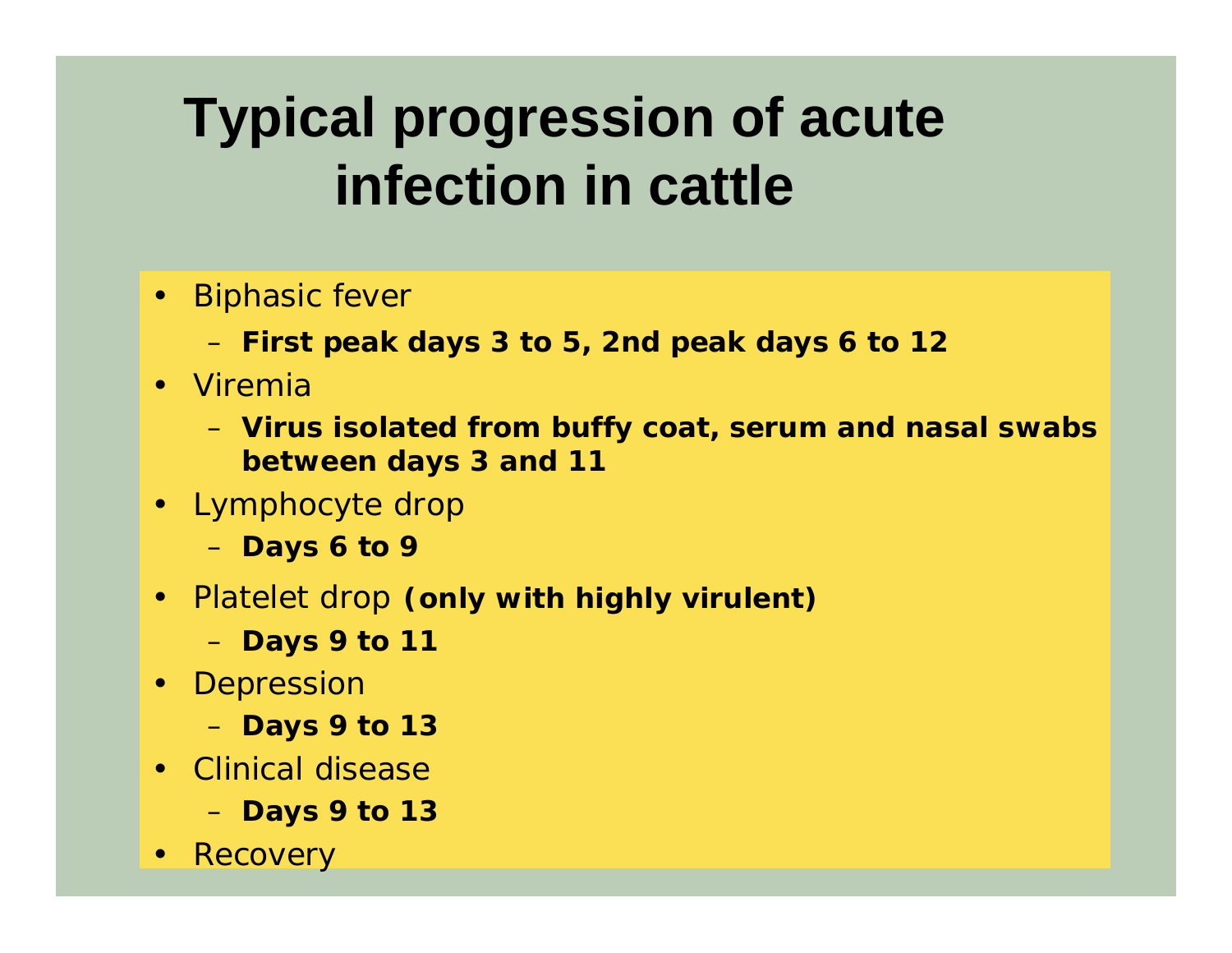#### **WBC at Day Six Post Infection**



BVDV2-BRSV BVDV2-1373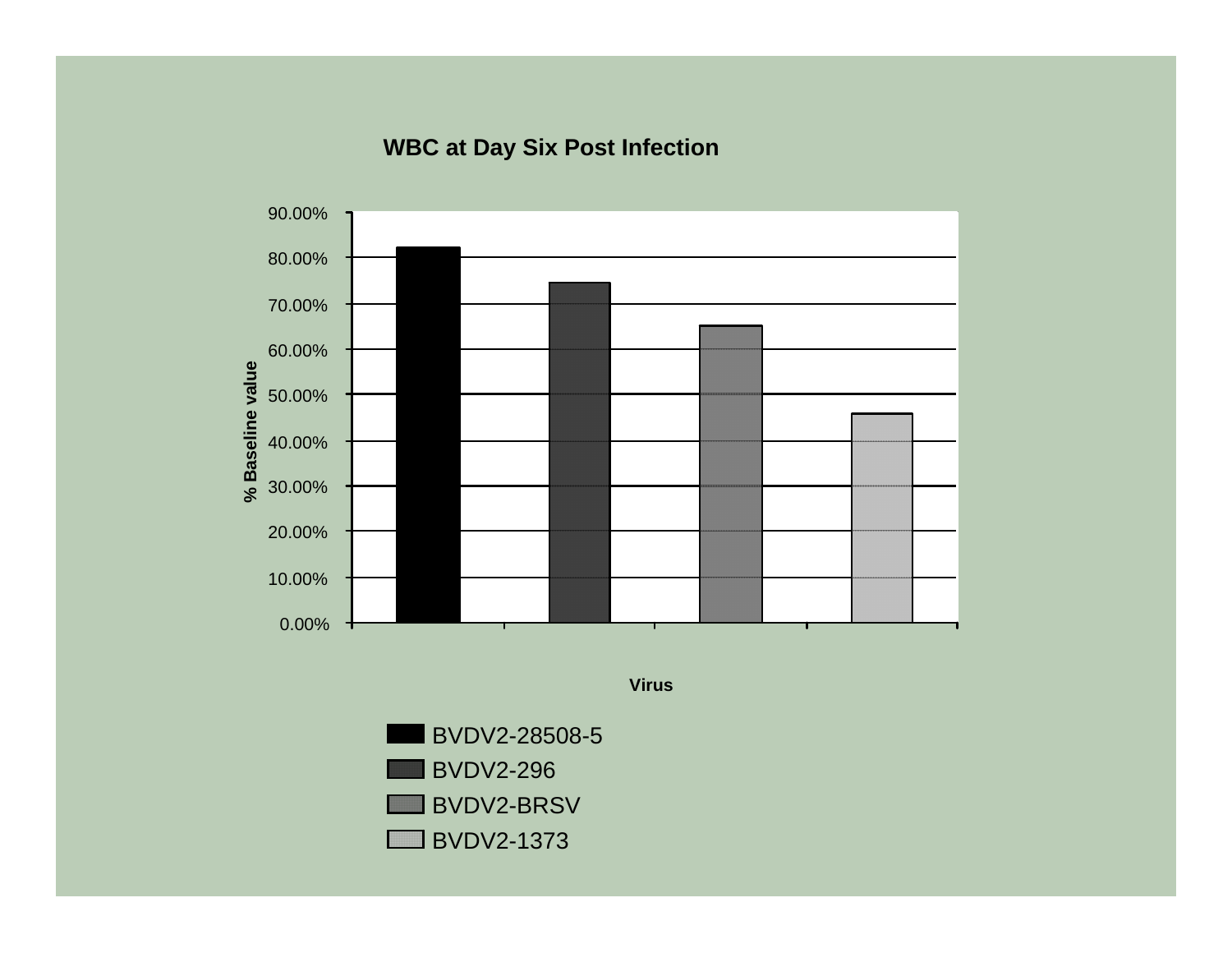## **3 viruses from field**

- • **Two viruses from apparently "PI" deer**
- **One virus from acute outbreak of BVDV in pigs**

–**High morbidity and death loss**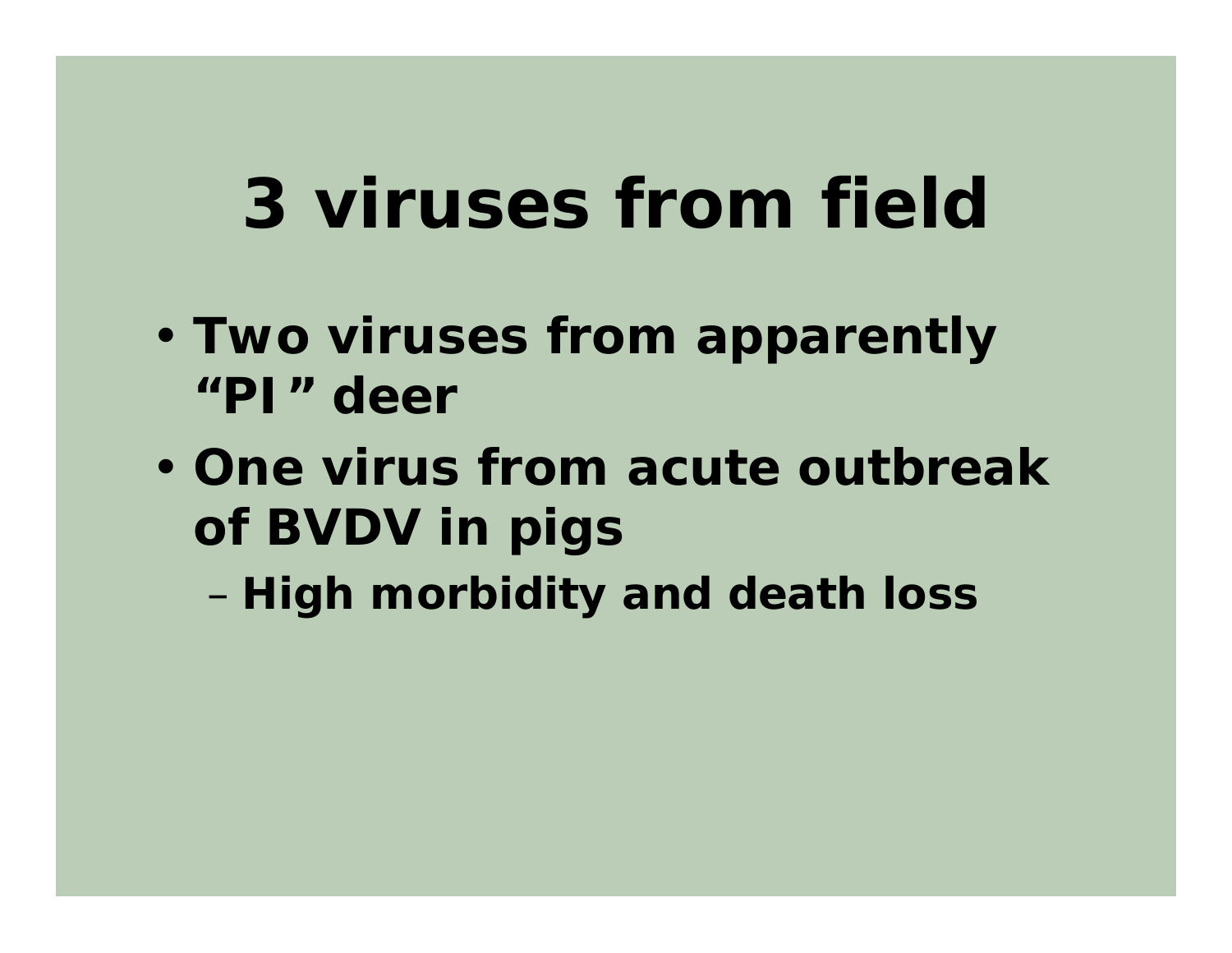## **BVDV isolated from deer**

• **Isolated from two separate deer in South Dakota** 

**submitted and found negative for CWD**

• **IHC similar to that seen with bovine PI**

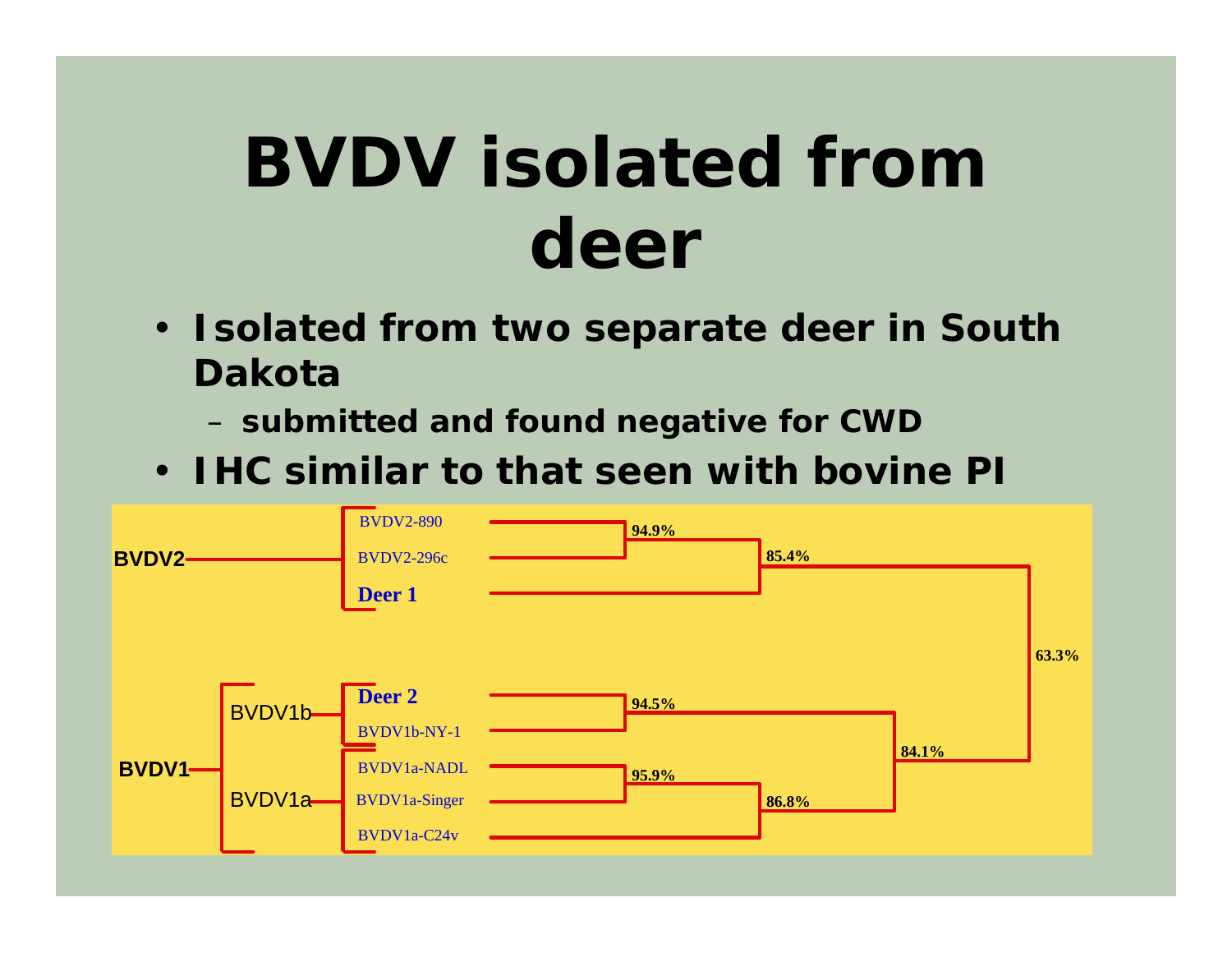

- **2 to 4 week old white tail fawnsFree of BVDV and antibodies to BVDV**
- **3 groups**
	- **4 inoculated with Deer 1 (BVDV 2 strain)**
	- **4 inoculated with Deer 2 (BVDV 1b strain)**
	- **2 sham inoculated**
- **3.5 mls 5.6x106 TCID/ml by oral/nasal route**
- **Temp daily, blood samples baseline, 3, 6, 9, 11, 13 days post inoculation**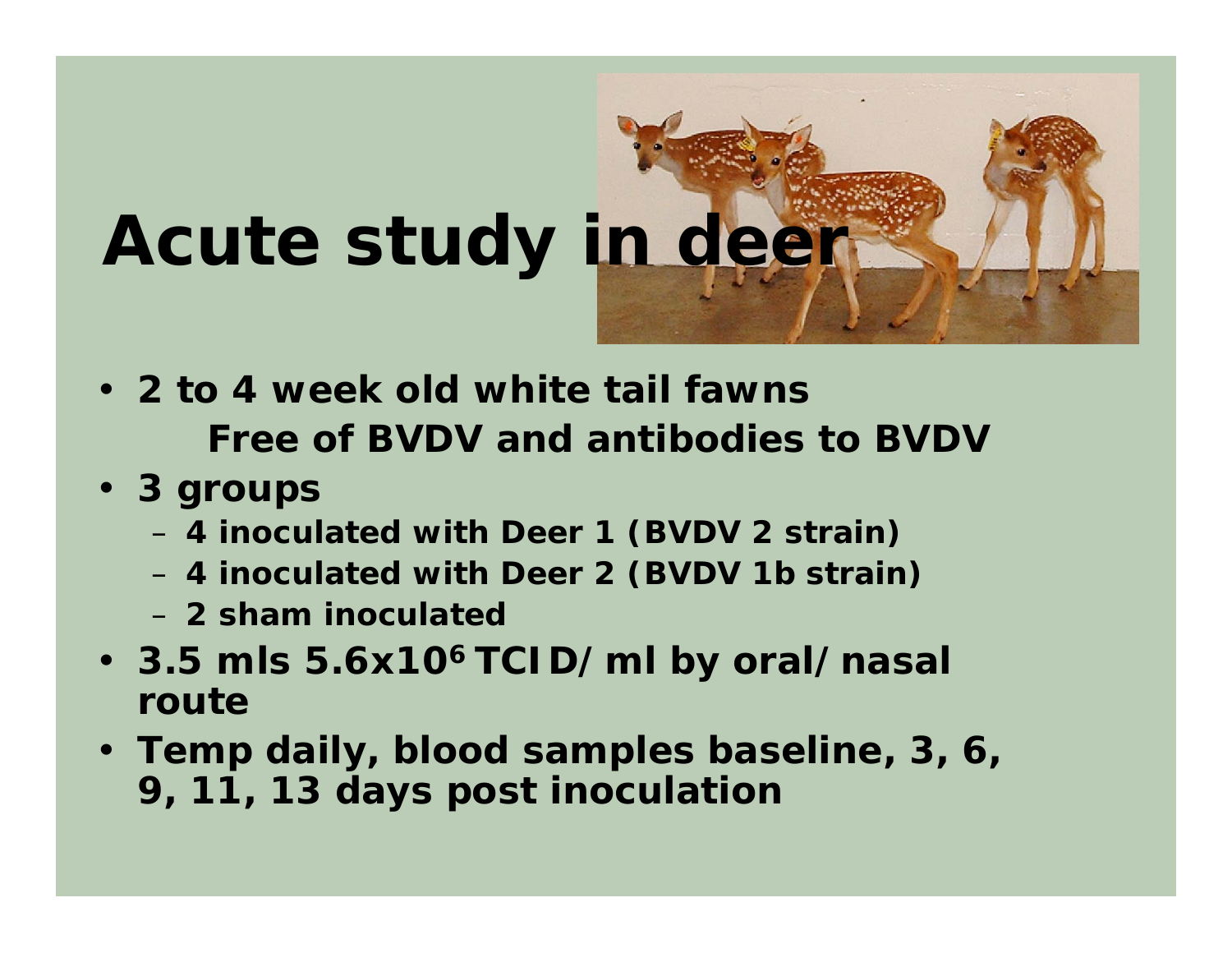# **Acute study in deer**



- **No overt clinical disease**
- **Input virus isolated on day 6 from both groups**
- **Both inoculated groups exhibited fever and averaged > 50% decrease in circulating lymphocytes**
- **Fawns infected with BVDV 1 (type 2 BVDV) had statistically significant decreases in platelets.**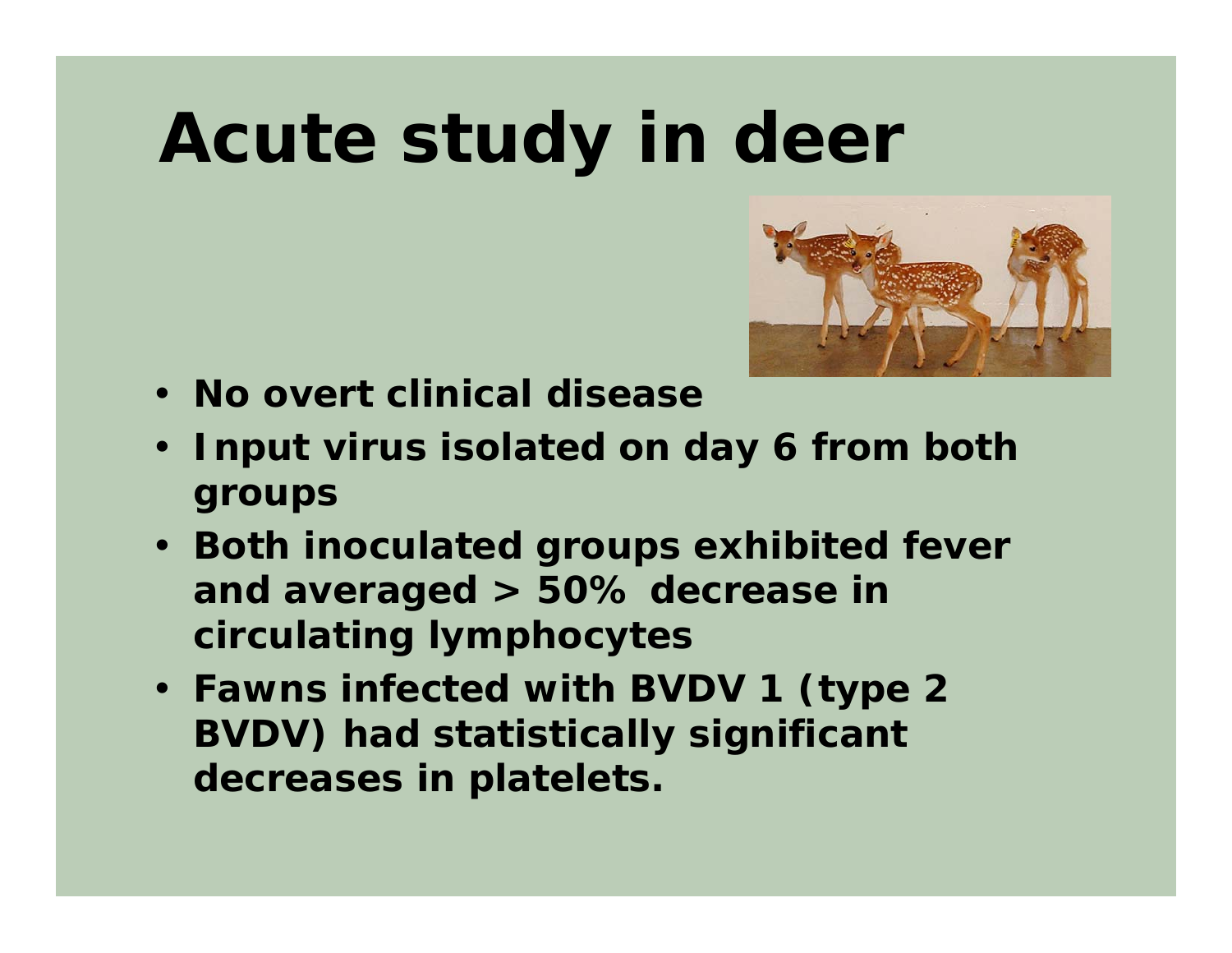|                     | Highest avg. daily | Highest individual |
|---------------------|--------------------|--------------------|
| avg. temp for group | temperature for    | temperature        |
| >102.5              | group              | recorded for group |
| 7                   | 103.5              | 104                |
|                     |                    |                    |
| 6                   | 103.5              | 105                |
|                     |                    |                    |
| $\overline{0}$      | 102.2              | 102.5              |
|                     |                    |                    |
|                     |                    |                    |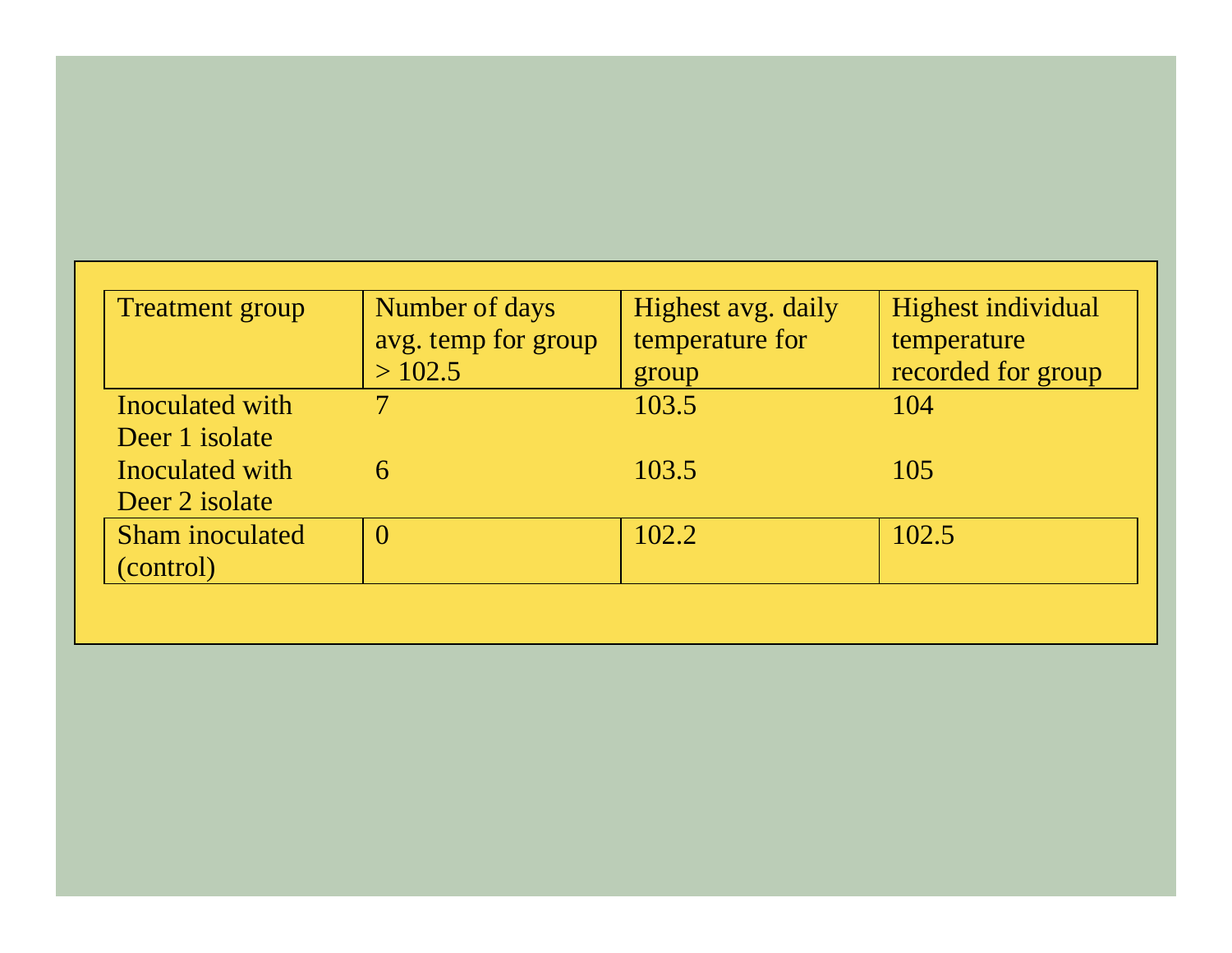#### **Circulating lymphocytes**

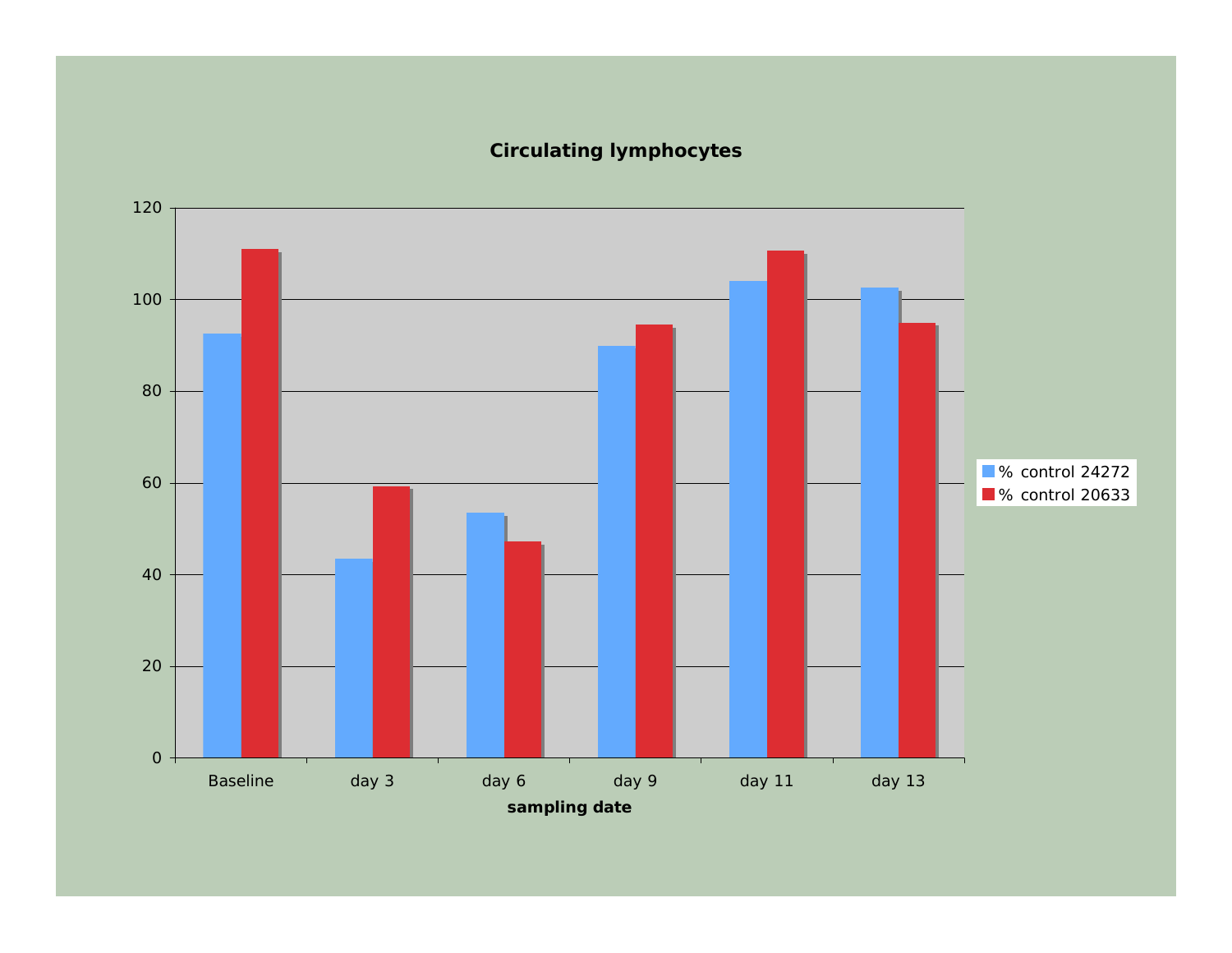**Pig virus experiment**

- •**4 week old CD/CD pigs**
- •**3 mls106 TCID/ml oral/nasal route**
- •**Observed for overt clinical disease**
- •**Blood samples collected days 0, 3, 7, 9, 14 for counts**



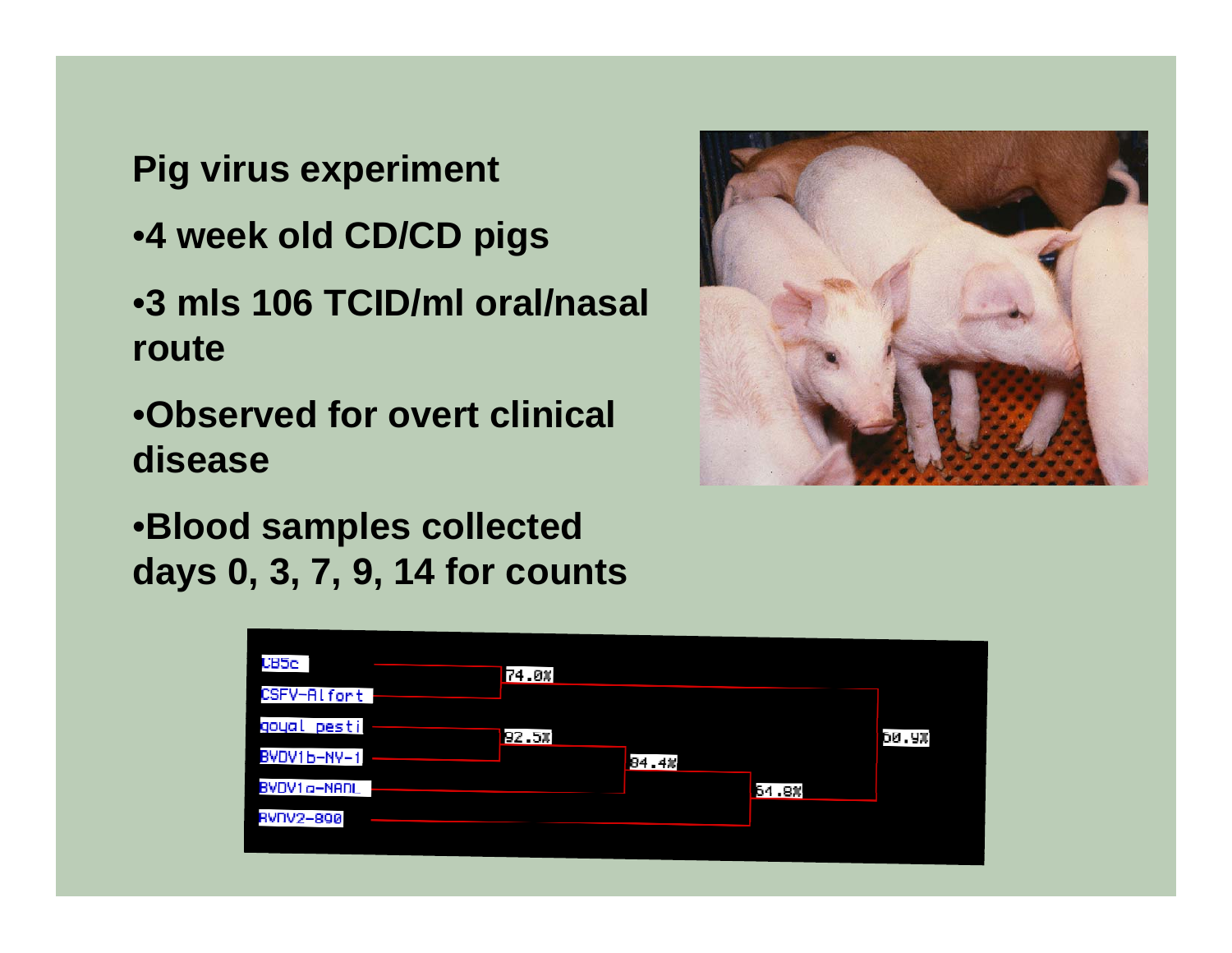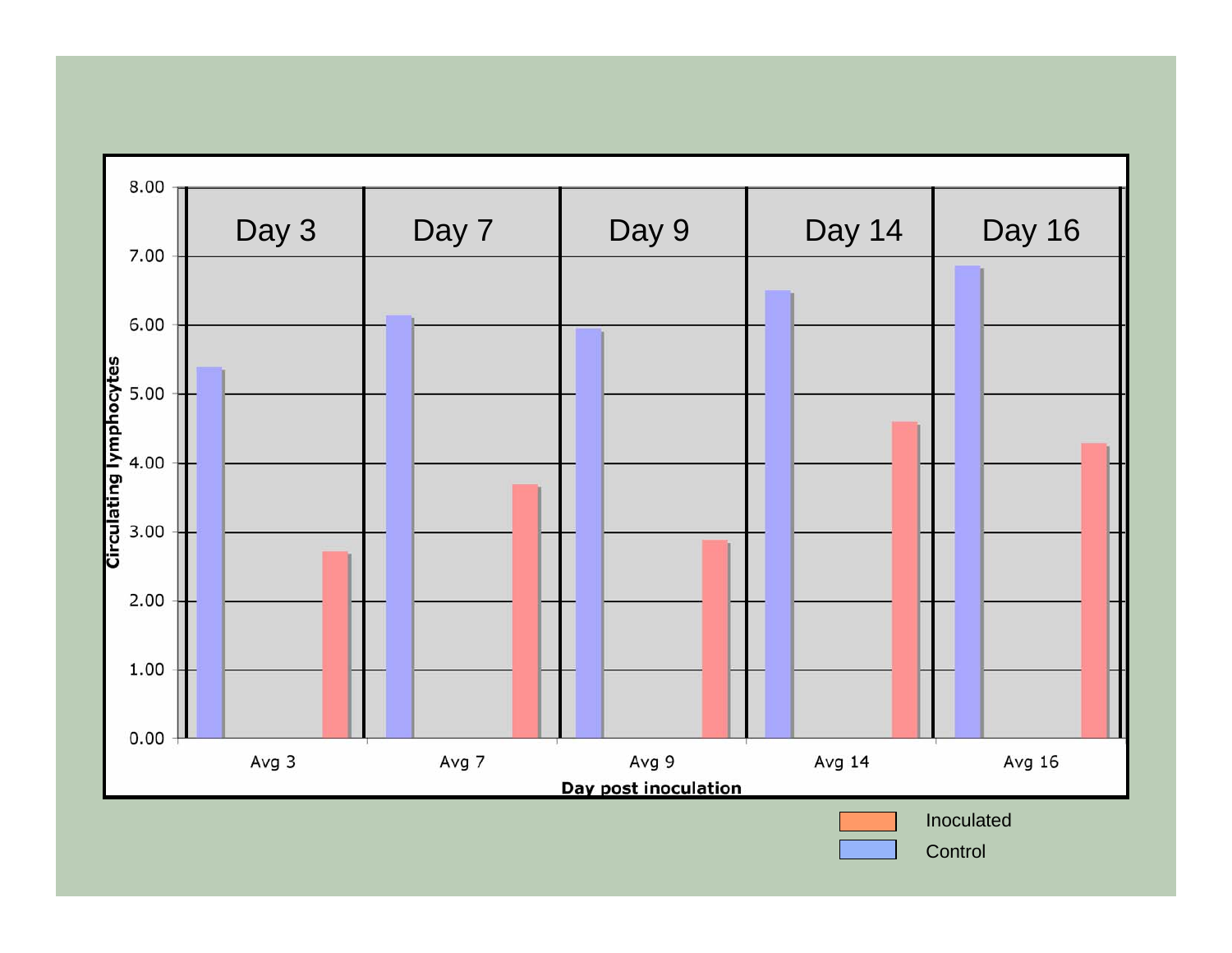#### **Variant BVDV1b Mab panels**



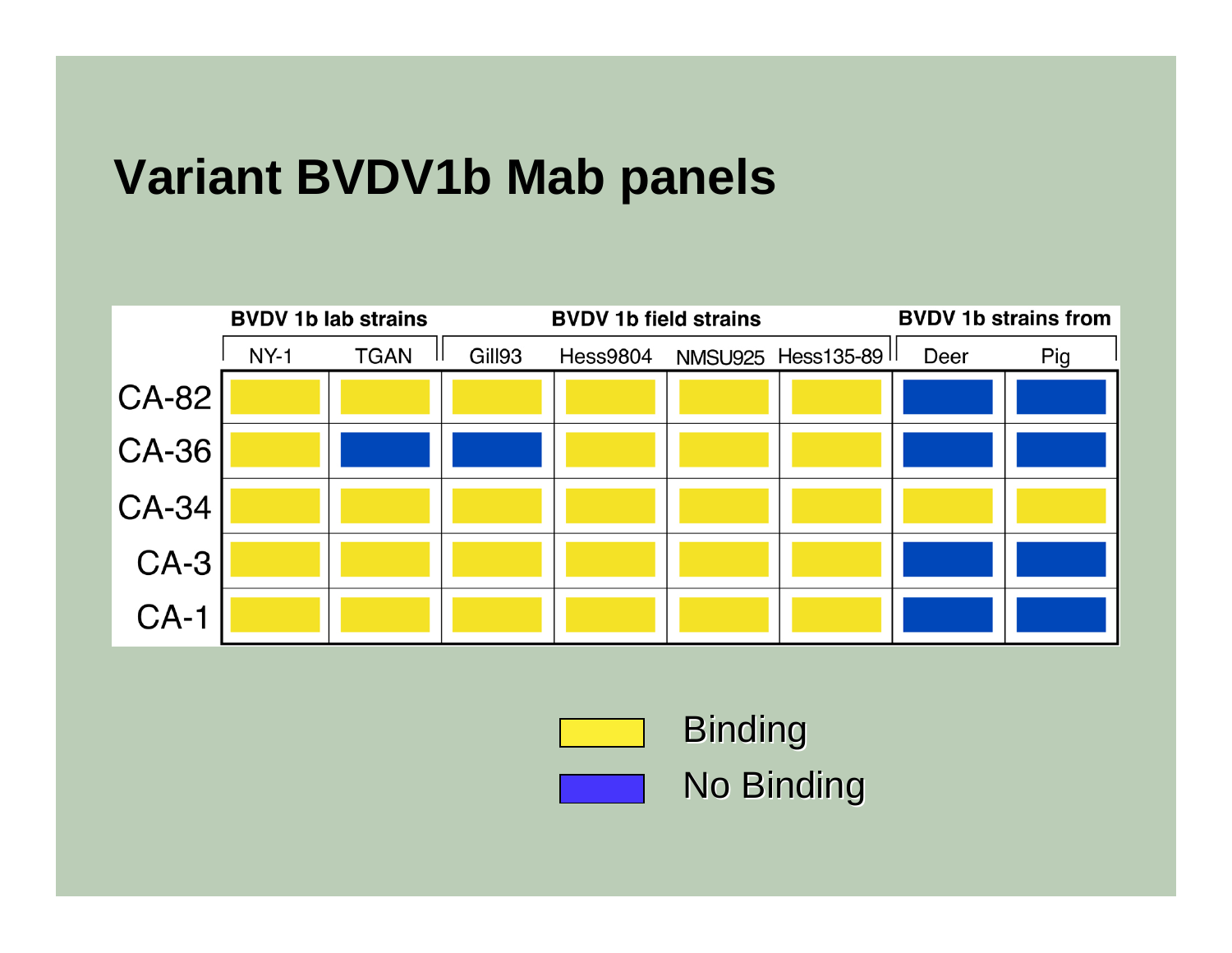### **Conclusions**

- • **Decrease in lymphocytes observed with three different viruses in two different species**
- • **Suggests possible immune suppression**